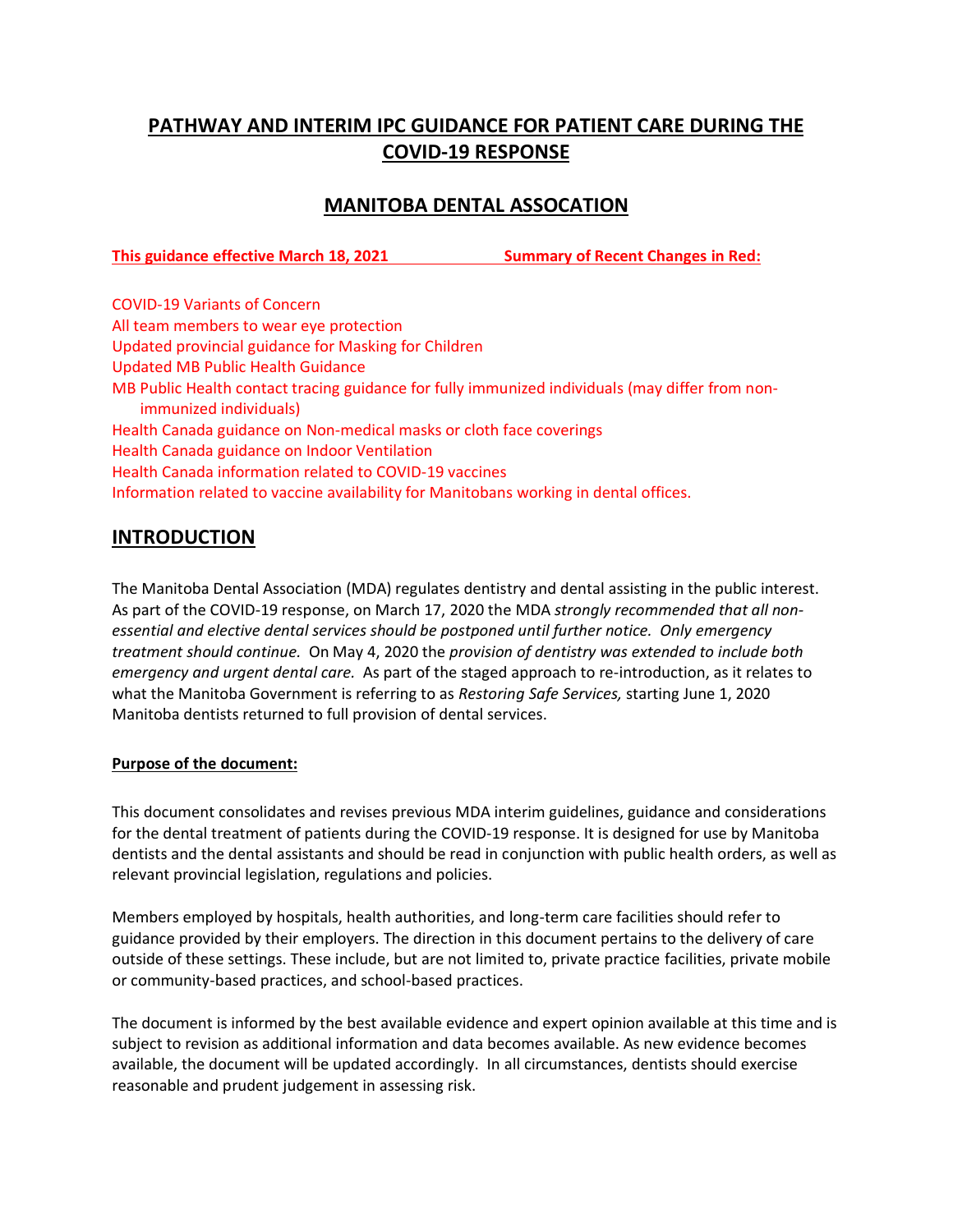# **CONTINUITY OF CARE**

During the COVID-19 pandemic, it is important to recognize that the obligations to our patients have not changed. All oral health care providers have continuing professional, legal and ethical responsibilities to oversee and manage all types of care. When making determinations to deliver in-person treatment, decisions must be based on professional judgment, informed consent protocols, and thorough risk assessment. Make referrals when appropriate.

Continuity of care requires that patients of record have access to their dentist and to their clinical record. Monitor your office voicemail and email; check your messages regularly and return calls and queries from your patients.

# **PUBLIC HEALTH, OUTBREAK LEVEL AND DENTISTRY**

The information that follows is a general guide to current adjustments to the practice of dentistry based on current knowledge of the COVID-19 pandemic. The modifications to dentistry may change depending on the outbreak level in your community/region/province. Since outbreaks can be quite local, the modifications may be different for one community compared to another community. How dentistry is modified will depend on many factors, and you may expect changes as the level of outbreak changes, as declared by public health officials.

- Daily provincial updates and status reports by region: <https://www.gov.mb.ca/covid19/>
- COVID-19 Updates, Flights and Events with confirmed cases, and resources: <https://www.gov.mb.ca/covid19/updates/index.html>

The Province of Manitoba Pandemic Response System has been introduced to share the current level of risk, provide public health guidance to Manitobans and explain the range of measures in place to reduce the spread of COVID-19 in Manitoba. The province will update the provincial response level in response to the spread of the virus and other public health indicators. All Public Health Orders must be followed. <https://www.manitoba.ca/covid19/restartmb/prs/system/index.html>

### **COVID-19 Variants of Concern:**

Variants of concern (VOCs) are those with a mutation in the SARS-CoV-2 genome where there is convincing evidence that it will have an impact on public health and the health care system, including impacts on transmission, virulence, and vaccine efficacy. The emergence of new variants better adapted to human-to-human transmission is expected.

Although it is normal for variants to emerge as viruses continuously evolve, some variants are considered "variants of concern" because they spread more easily, cause more severe illness, or current vaccines may be less effective against them.

For updated Public Health Guidance and information related to VOCs visit: Public Health MB - Interim Guidance Public Health Measures - *Managing Novel Coronavirus (COVID-19) Cases and Contacts in Community:* [https://manitoba.ca/asset\\_library/en/coronavirus/interim\\_guidance.pdf](https://manitoba.ca/asset_library/en/coronavirus/interim_guidance.pdf)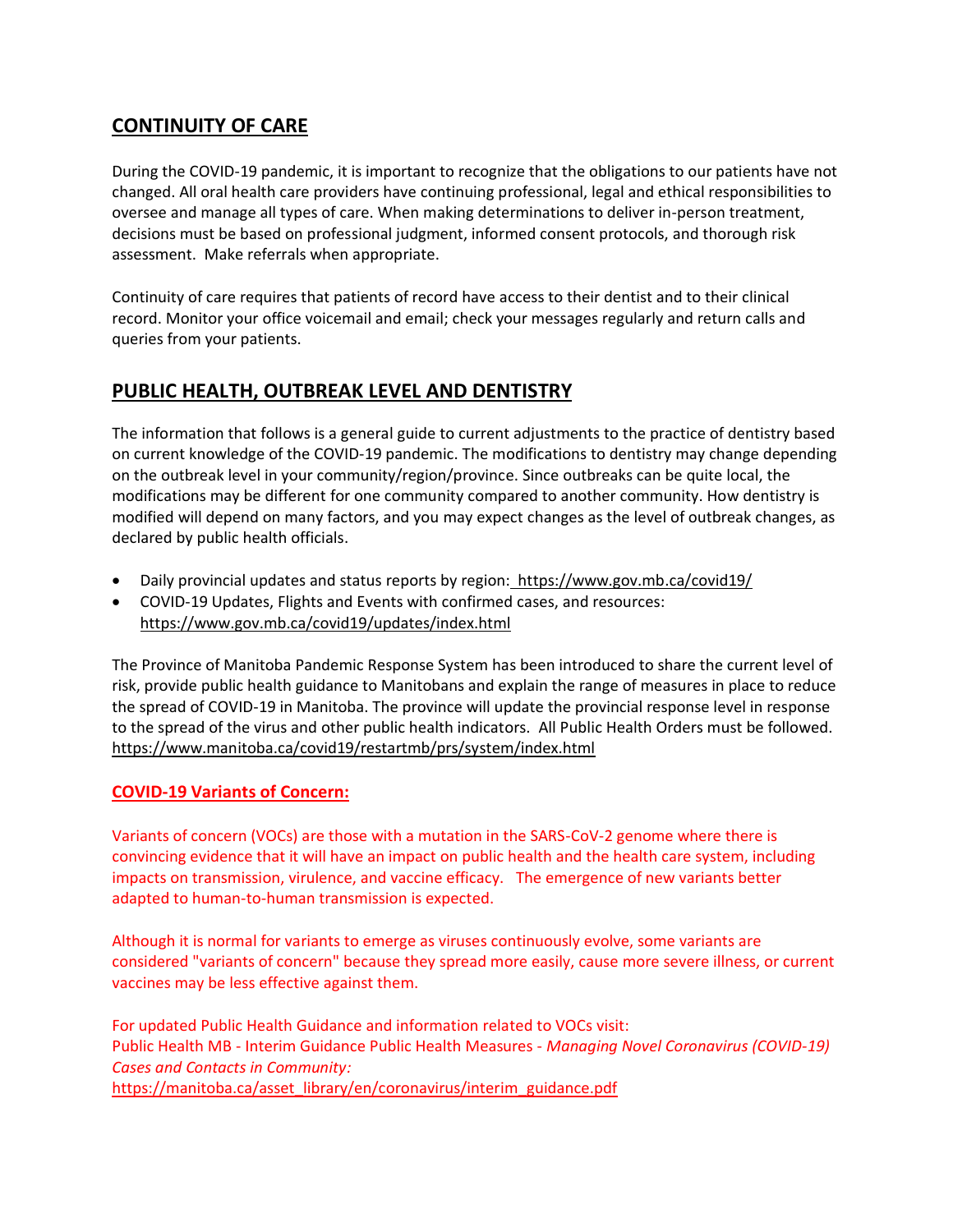#### **Four levels of Community Transmission - Manitoba:**



The spread of COVID-19 is broadly contained and a vaccine and/or effective treatment for COVID-19 is available. Transmission of the virus is at very low to undetectable levels between household and close contacts. There may be single or isolated small outbreaks, which are quickly contained. Community transmission is low to undetectable.

# **Yellow: Caution**

Community transmission of COVID-19 is at low levels. Household and close contact transmission could be occurring in Manitoba. There may be single or isolated small cluster outbreaks which are quickly contained. Community transmission is low to undetectable.

# **Orange: Restricted**

Community transmission of COVID-19 is occurring. However, the virus is being transmitted at levels that public health and the health system can manage. New clusters are more common, but can be controlled through testing and contact tracing. The health care system is able to manage COVID-19 case levels.



# **Red: Critical**

Community spread of COVID-19 is not contained and/or there are significant strains on our health care system. The virus is being transmitted at levels that public health and the health system cannot manage. Extensive community transmission is occurring. There are widespread outbreaks and new clusters that cannot be controlled through testing and contact tracing. The health care system may be close to or over capacity.

#### **Risk Assessment:**

Point of care risk assessment to be undertaken for all patients at all times. **Consideration for level of transmission in areas of outbreak or when extensive community transmission has occurred will affect risk assessment and determination of need for care, level of caution and level of PPE employed.**

## **DEFINITIONS – COVID-19 – SHARED HEALTH MB**

**COVID-19 Non-Suspect patients**, residents or clients are those who do not meet the criteria for testing and/or those deemed "recovered" by Public Health (if not admitted) or by Infection Prevention and Control (if admitted).

**COVID-19 Suspect patients**, Residents and/or Clients who have been tested and the result is pending OR those who, based on clinical symptoms or exposure history, need to be tested for COVID-19. Exposure history includes: close contact in the last 14 days with a known COVID-19 positive patient OR laboratory exposure to the virus in the last 14 days OR travel outside of Manitoba in the last 14 days (excluding travel to Western Canada, the Territories or Ontario west of Terrace Bay).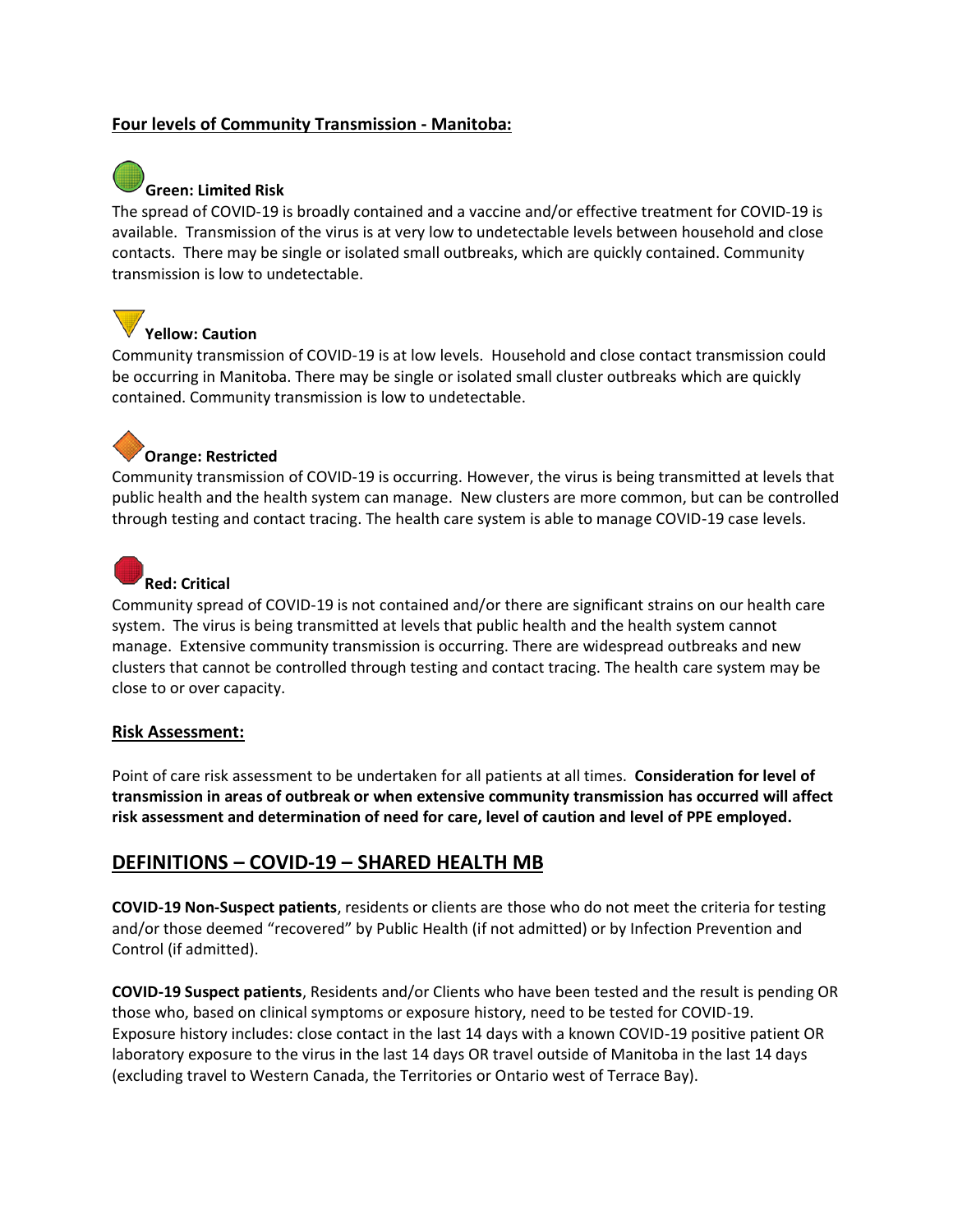**COVID-19 Positive patients**, residents or clients are those who have been tested and have a positive test result and who have not been deemed "recovered" by Public Health (if not admitted) or by Infection Prevention and Control (if admitted).

# **COVID-19 SCREENING**

Screening is an effective management tool to help assess a patients' COVID-19 risk. Because public health authorities are able to frequently update and manage the online Shared Health MB screening tool based on the most current epidemiology, this is the preferred screening tool for Manitoba dentists. **This document refers only to the treatment of COVID-19 Non-suspect patients screened using the Shared Health MB Screening Tool with appropriate PPE.**

#### <https://sharedhealthmb.ca/covid19/screening-tool/>

Pre‐appointment screening by phone and screening upon patient arrival should be carefully followed to ensure that only COVID-19 Non-suspect patients who pass the screening tool are considered for dental treatment in a community dental clinic(practice). Patients should be screened according to the most recent Shared Health MB screening tool. Be aware that the screening tool is updated frequently. Using the online tool may help to ensure the most updated version be used.

### **ADMINISTRATIVE CONTROLS**

Dentists and Dental Clinics must comply with current provincial public health measures, relevant legislation, regulations and policies. In addition to these, here are some administrative control measures.

### **Guidance for Patient Screening:**

- Screen patients using the Shared Health MB screening tool before booking an appointment. <https://sharedhealthmb.ca/covid19/screening-tool/>
- Re-screen patients upon arrival at appointment using the Shared Health screening tool.
- Patients who present with new respiratory symptoms or a temperature of 38 C or greater should be asked to immediately don a mask and be sent home and asked to contact Health Links – Info Santé.
- Pre-operative patient self-isolation may be employed prior to treatment, when deemed appropriate.
- **Dentists are not expected to see patients identified as COVID-19 Positive patients or COVID-19 Suspect patients are in community dental clinics(practices) until COVID-19 Non-Suspect status is attained.** If, in their professional opinion, emergency dental care is medically necessary for a patient who has, or is suspected of having COVID-19, treatment should be provided in a hospital, tertiary care facility, or facility that can treat using transmission-based precautions.
- For patients with suspected or confirmed COVID-19, medical management through pharmacological modalities, where appropriate, is strongly recommended until they are deemed recovered.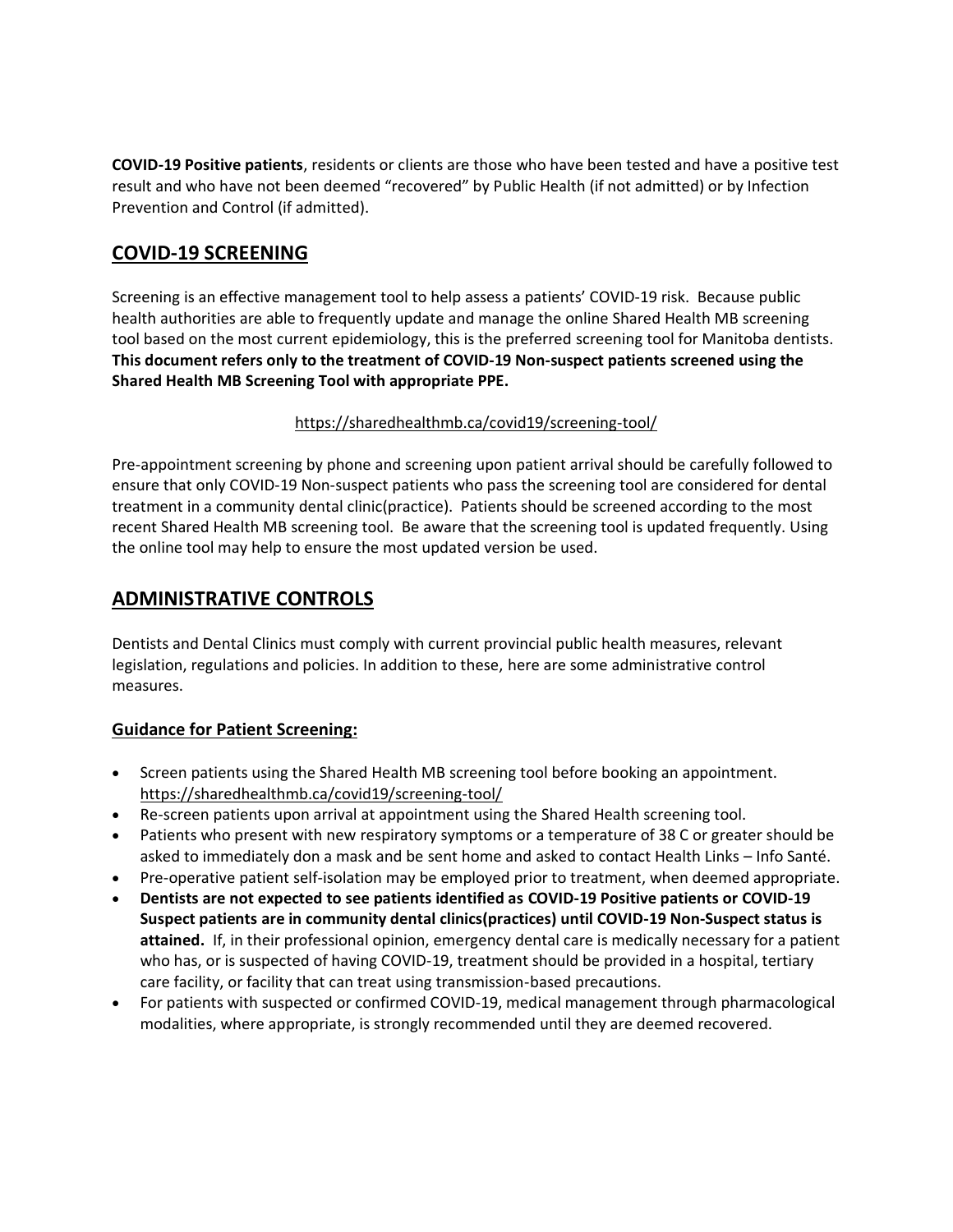#### **Guidance for Team Member Screening:**

- Daily screening of the complete dental team is an effective way to monitor for the continued health of the team. Daily dentist and staff screening focuses on this principle by confirming that team members are not experiencing any fever or symptoms of COVID-19. The Shared Health screening tool can be used daily to screen team members.
- Team members should be asked to regularly self-monitor for fever or symptoms consistent with COVID-19.
- Workplaces should be prepared to provide appropriate information if contacted by Public Health for contact tracing purposes.

### **Guidance for Team Members:**

Until the pandemic recedes, effective therapy is available, or a vaccine is developed and administered to the vast majority of the population, COVID-19 remains a risk for everyone, including the dental team and especially vulnerable populations.

Effective communication and education in the dental setting is important to keeping a healthy dental team and to manage concerns over staff-to-staff transmission.

- Ensure team members practice strict adherence to hand hygiene and respiratory hygiene.
- Team members should self-monitor for COVID-19 symptoms before reporting to work and refrain from attending the clinic if symptoms are present.
- Whenever possible, maintain physical distance between team members.
- In Staff areas Encourage physical distancing and disinfect touch surfaces.
- All Team members must wear a minimum ASTM level 1 mask and eye protection whenever possible while they are in the dental setting, including in breakrooms or other spaces where they might encounter co-workers.
- Arrange breakrooms for eating and drinking that allow team members to remain at least 6 feet apart from each other whenever possible, especially when they are unmasked.
- Post visual alerts (signs, posters) in staff common areas (lunchroom, sterilization room, washroom) regarding hand hygiene, physical distancing, respiratory etiquette. <https://sharedhealthmb.ca/covid19/providers/posters/>
- Communicate with the dental office team about the importance of remaining vigilant inside and outside the office. https://www.manitobadentist.ca/covid-19-resources.cfm
- When possible, change into a separate set of street clothes and footwear before leaving work. Work clothing (e.g. scrubs) may be placed in a bag and laundered after every shift.
- The Health Canada COVID-19 Alert app is now available to Manitoba residents. Its use is encouraged.

#### **Guidance for Patient Flow:**

- Minimize movement of patients within the facility.
- Stagger appointment times to facilitate physical distancing.
- Maintain a single point of entry.
- Take measures to prevent congestion in common spaces.
- Post external signs indicating COVID-19 physical distancing protocols, along with floor markings where service is provided or lines form.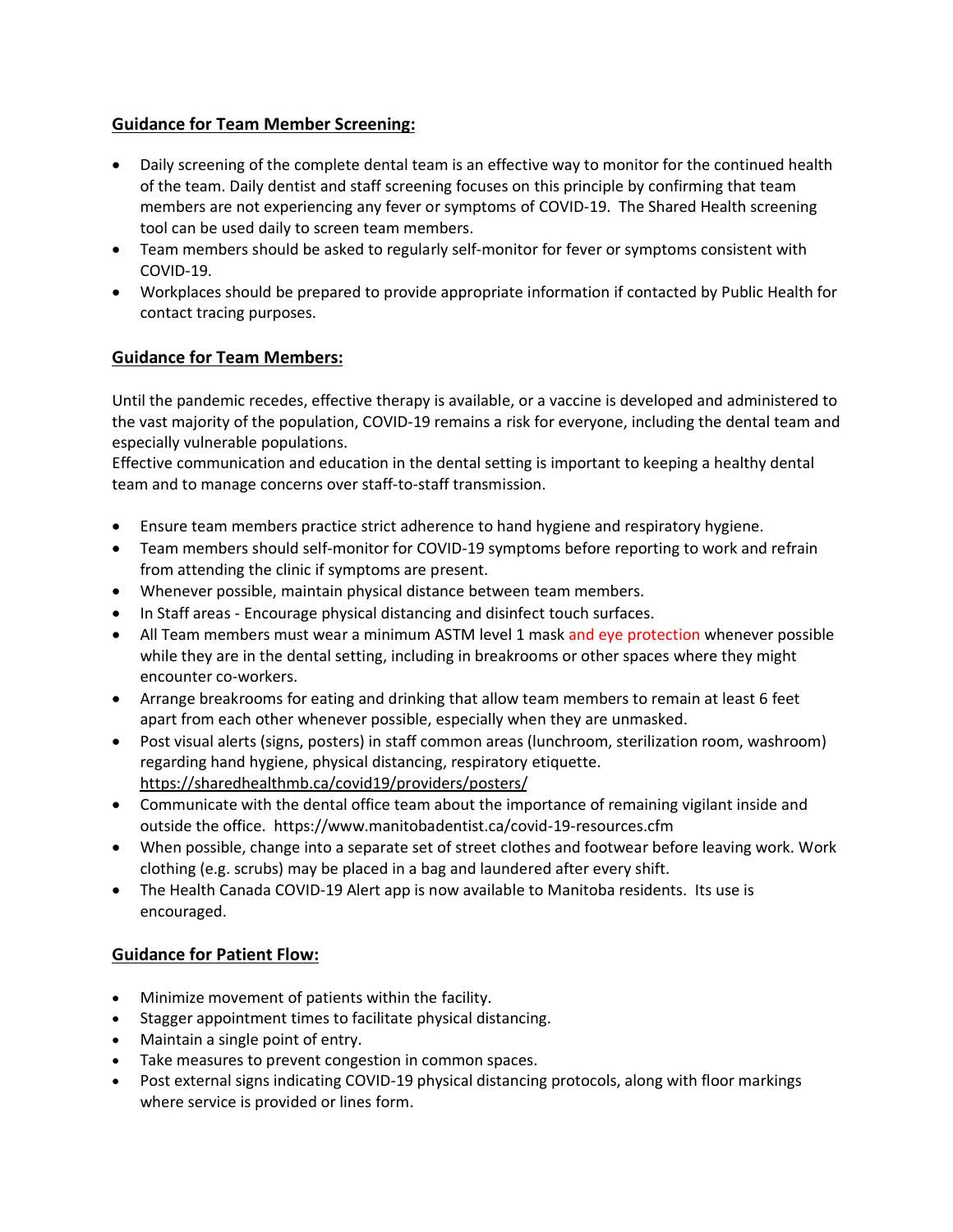- Consider posting notices to promote hand hygiene, physical distancing and respiratory etiquette. https://sharedhealthmb.ca/covid19/providers/posters/
- Offer Alcohol Based Hand Rub (ABHR) 60-90% available at the entrance/exit for patient, accompanying individuals, and staff use. Promote patients and people attending with patients to sanitize hands upon entry and exit to facility using an ABHR.
- Limit, where appropriate, attendance by accompanying individuals in clinic and in operatories.
- Minimize use of waiting rooms. Strategies may include waiting in car if possible, and physical distancing for those in waiting rooms. When possible, escort patients directly to operatory upon arrival.
- Remove non-essential items such as magazines and toys and close play areas in waiting rooms.
- Sanitize work/service areas are frequently. Identify high touchpoint non-treatment areas such as countertops, door handles and transaction pads for frequent sanitation.
- Prepare washrooms by posting hand-washing instructions, ensuring adequate supply of soap and disposable towels, and make a trash can available.
- Where consistent physical distance cannot be established between patients and team members at the reception areas, a transparent barrier may be added to promote separation between staff and patients during transactions.
- Have ABHR available at checkout/payment area.
- Encourage Cashless or no-contact payment.

### **Mask guidance for Patients and Visitors:**

- Patients and visitors must wear a mask or cloth face covering upon arrival to and throughout their stay in the dental setting.
- Patients who do not have a mask or cloth face covering they may be provided with one, if appropriate and as supplies allow.
- Patients may remove their mask or cloth face covering if necessary for dental treatment but should put it back on when leaving and treatment is complete.
- Visitors should be asked to provide their own mask or may be provided with one at the discretion of the clinic and as supplies allow. Cloth and other non-medical masks are acceptable.
- Children under the age of five and individuals with medical conditions unrelated to COVID-19, including breathing or cognitive difficulties, that prevent them from safely wearing a mask are exempt from this requirement. Children or adults who are unable to put on or remove their mask without assistance are similarly exempt.
	- <https://sharedhealthmb.ca/files/covid-19-mandatory-mask-memo.pdf>
	- <https://sharedhealthmb.ca/files/covid-19-masks-faq.pdf>
- Focus on Fundamentals:
	- <https://manitoba.ca/covid19/fundamentals/focus-on-the-fundamentals.html>

### **Hand Hygiene:**

#### **Strict hand hygiene is of paramount importance. Team members should wash or disinfect hands thoroughly:**

- Upon entry into the dental office.
- Before and after any contact with patients.
- After contact with contaminated surfaces or equipment.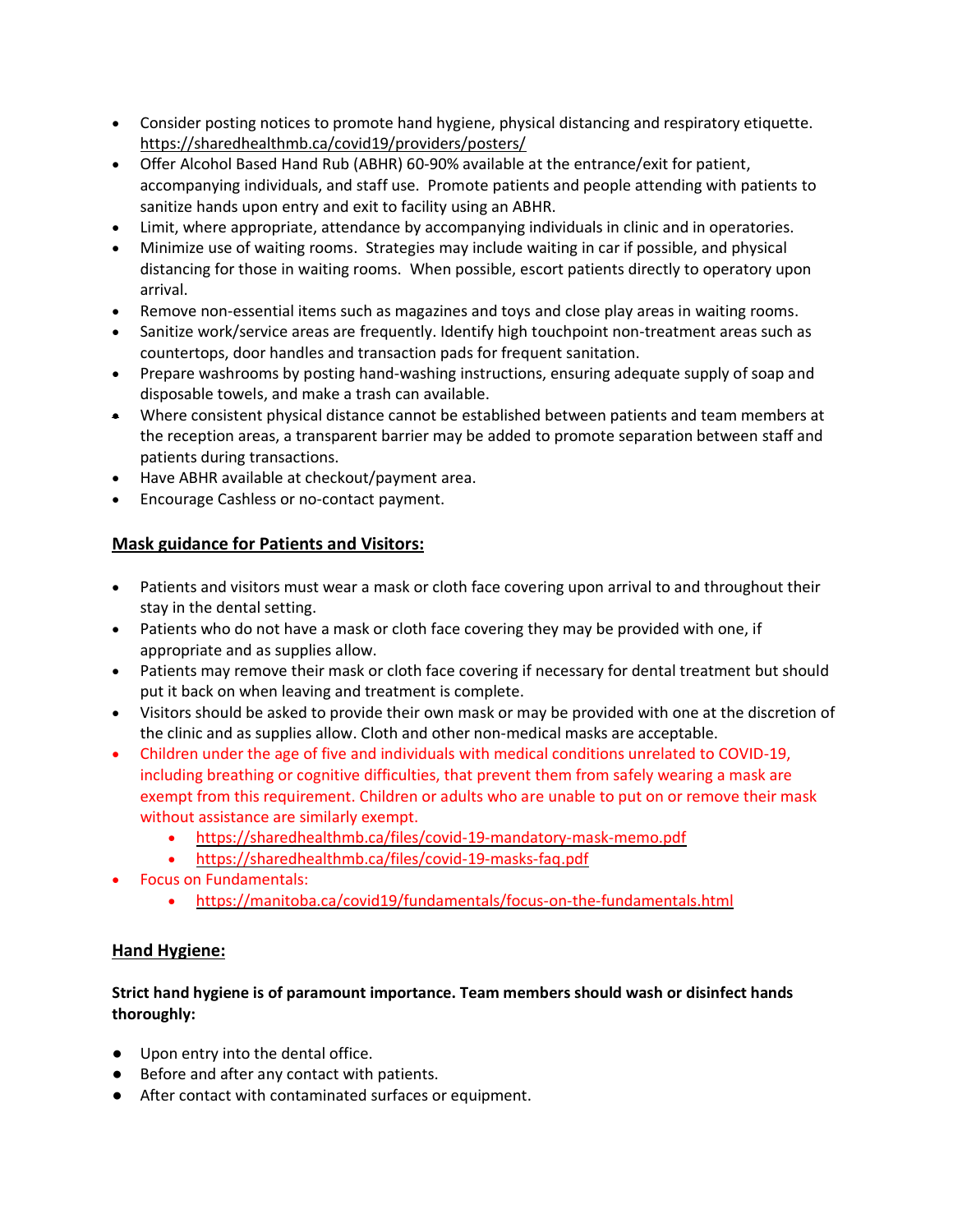● In between procedures and after removing PPE depending on the procedure, following established PPE protocols.

#### **Respiratory Etiquette:**

Patients and staff should:

- Cough or sneeze into their elbow sleeve or a tissue;
- Throw away used tissues and immediately perform hand hygiene;
- Refrain from touching their eyes, nose or mouth with unwashed hands; and
- Refrain from sharing any food, drinks, unwashed utensils, cigarettes, or vaping devices.

#### **Guidance for Vulnerable Patients:**

If an in-person appointment is required for a patient who is at-risk of COVID-19, consider scheduling these as the first appointments of the day.

#### **Dental Laboratory Asepsis:**

Effective communication and coordination between the dental facility and commercial dental laboratory is essential. Impressions, prostheses or appliances must be cleaned and disinfected before transport to the lab. Finished devices, prostheses and appliances delivered to the patient must be free of contamination. Keep paper prescriptions separate from wet impressions.

#### **COVID-19 Exposure:**

If a team member or patient become symptomatic while at a dental practice:

- Team member/patients who develop with COVID-19 symptoms or a temperature of 38 C or greater while at the site, should be given a mask and sent home immediately, avoiding public transport if possible.
- Team member/patients should complete the Shared Health screening tool once they have returned home, contact Health Links and be tested for COVID-19. Team members should identify themselves as a Health Care Provider. <https://sharedhealthmb.ca/files/memo-hcw-and-fr-testing-and-oh.pdf>
- Once a symptomatic individual has left the site, clean and disinfect all surfaces and areas with which they may have come into contact.
- The workplace should assess and record the names of all close contacts of the symptomatic staff/patient. This information will be necessary if the symptomatic staff/patient later tests positive for COVID-19.

#### Team member/patients diagnosed with COVID-19:

• If a team member or patient is confirmed to have COVID-19, and it is determined that other people may have been exposed to that person, Public Health will be in contact with the dental office setting to determine the level of exposure and provide the necessary public health guidance. Contact lists will be requested for contact tracing.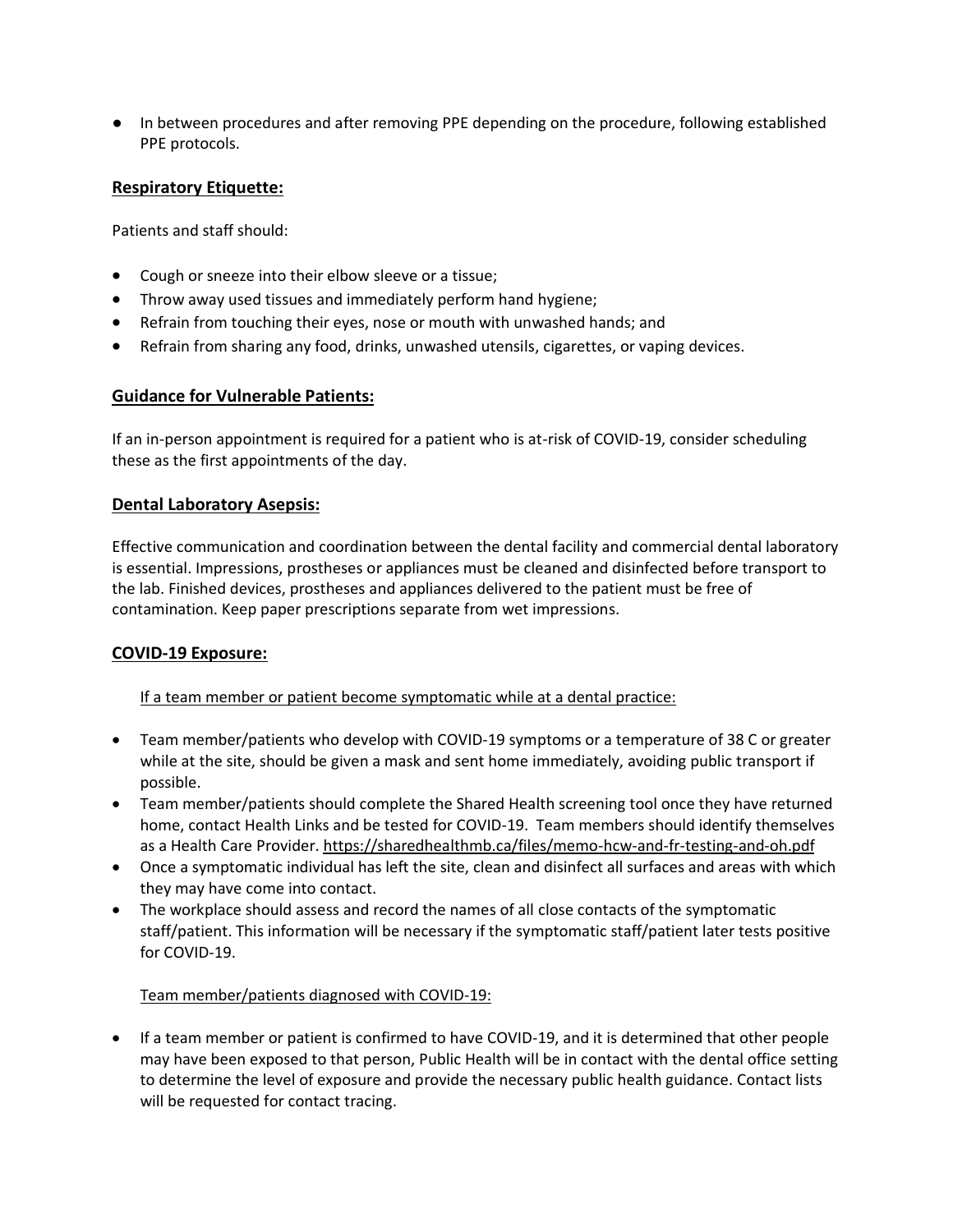• Health care settings need to work cooperatively with PH to ensure those potentially exposed to the individual receive the correct guidance. Guidance will depend on level of exposure.

## **PUBLIC HEALTH MEASURES**

For updated Public Health Guidance visit: Public Health MB - Interim Guidance Public Health Measures - *Managing Novel Coronavirus (COVID-19) Cases and Contacts in Community*

[https://manitoba.ca/asset\\_library/en/coronavirus/interim\\_guidance.pdf](https://manitoba.ca/asset_library/en/coronavirus/interim_guidance.pdf)

Highlights include:

- Heath Care Workers
- Guidance on Contact Tracing
- Contact tracing guidance for fully immunized individuals (may differ from non-immunized individuals)
- Categories of Risk as determined by MB Public Health
- Period of communicability
- Definition of Close Contact

This document may change without notice. For the most updated information please visit the above link.

#### **Contact Tracing within a dental setting:**

To enable efficient contact tracing, dental health care settings should maintain an up-to-date contact list for all team members, including names, addresses and phone numbers. For the purposes of public health tracing of close contacts, facilities may need to be asked to provide:

- Roles and positions of persons working in the workplace
- Who was working onsite at any given date and time
- Names of patients in the workplace by date and time
- Names of staff members who worked on any given shift, and treated any given case.
- Length of contact, type of procedure completed.
- Determination if consistent and appropriate use of personal protective equipment.

If a team member or patient is confirmed to have COVID-19, and it is determined that other people may have been exposed to that person, Public Health MB may be in contact with the dental health care setting to provide the necessary public health guidance.

Records/contact lists will be requested for contact tracing and may be sought for up to 48 hours prior to the individual developing symptoms. Dental health care settings need to work cooperatively with Public Health MB to ensure those potentially exposed to the individual receive the correct guidance.

Recent publication from Health Canada for Health Professionals: [https://www.canada.ca/en/public-health/services/diseases/2019-novel-coronavirus-infection/health](https://www.canada.ca/en/public-health/services/diseases/2019-novel-coronavirus-infection/health-professionals/main-modes-transmission.html#shr-pg0)[professionals/main-modes-transmission.html#shr-pg0](https://www.canada.ca/en/public-health/services/diseases/2019-novel-coronavirus-infection/health-professionals/main-modes-transmission.html#shr-pg0)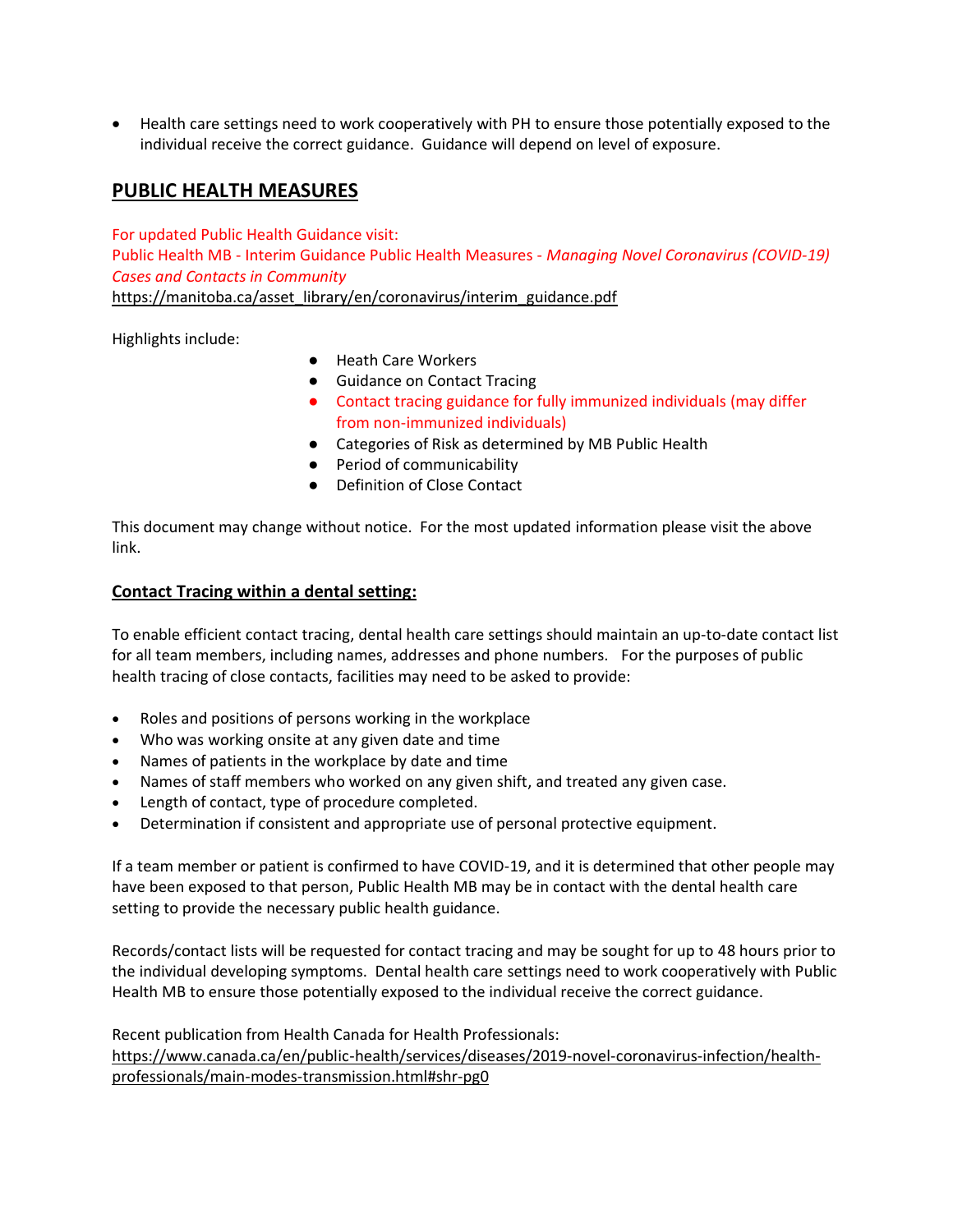# **AEROSOL GENERATING PROCEDURES:**

Aerosol Generating Procedures (AGPs) may represent a risk for droplet transmitted influenzas and other respiratory diseases. In dentistry, aerosols may be produced by high speed handpieces, 3-in-1 air/water syringe, ultrasonic scalers, among others.

| Considered the greatest source of aerosol contamination; use of a<br>high-volume evacuator will reduce the airborne contamination by<br>more than 95%                                     |
|-------------------------------------------------------------------------------------------------------------------------------------------------------------------------------------------|
| Bacterial counts indicate that airborne contamination is nearly<br>equal to that of ultra-sonic scalers; available suction devices will<br>reduce airborne contamination by more than 95% |
| Bacterial counts indicate that airborne contamination is nearly<br>equal to that of ultra-sonic scalers; high-volume evacuator will<br>reduce airborne bacteria by nearly 99%             |
| Minimal airborne contamination if a rubber dam is used                                                                                                                                    |
| Bacterial contamination is unknown; extensive contamination<br>with abrasive particles has been shown                                                                                     |
|                                                                                                                                                                                           |

**Table 1: Dental devices and procedures known to produce airborne contamination**

From: Harrel SK, Molinari J. Aerosols and splatter in dentistry: A brief review of the literature and infection control implications. J Am Dent Assoc. 2004;135:429–437. [https://jada.ada.org/article/S0002-8177\(14\)61227-7/pdf](https://jada.ada.org/article/S0002-8177(14)61227-7/pdf)

To provide in person care where aerosol generation is anticipated, ensure treatment on screened, nonsuspect patients with appropriately donned and doffed Personal Protective Equipment (PPE). In addition, aerosol reduction techniques may be employed such as:

- Rubber dam isolation
- High-Volume Evacuation (HVE)
- 4 handed dentistry
- Limit use of air and water simultaneously with 3-in-1 air/water syringe.
- Hand instrumentation when possible.
- Extra-oral radiography when appropriate.
- Pre-procedural antiviral rinses.
- Disinfection of rubber dam isolated teeth prior to AGP.

### **PERSONAL PROTECTIVE EQUIPMENT(PPE) GUIDANCE:**

The PPE guidance below refers only to the treatment of COVID-19 Non-suspect patients in a clinical setting.

#### **Non-aerosol Generating Procedures (non-AGPs)**

- ASTM Level 2 or 3 mask
- Goggles or Face Shield or protective eyewear
- Gloves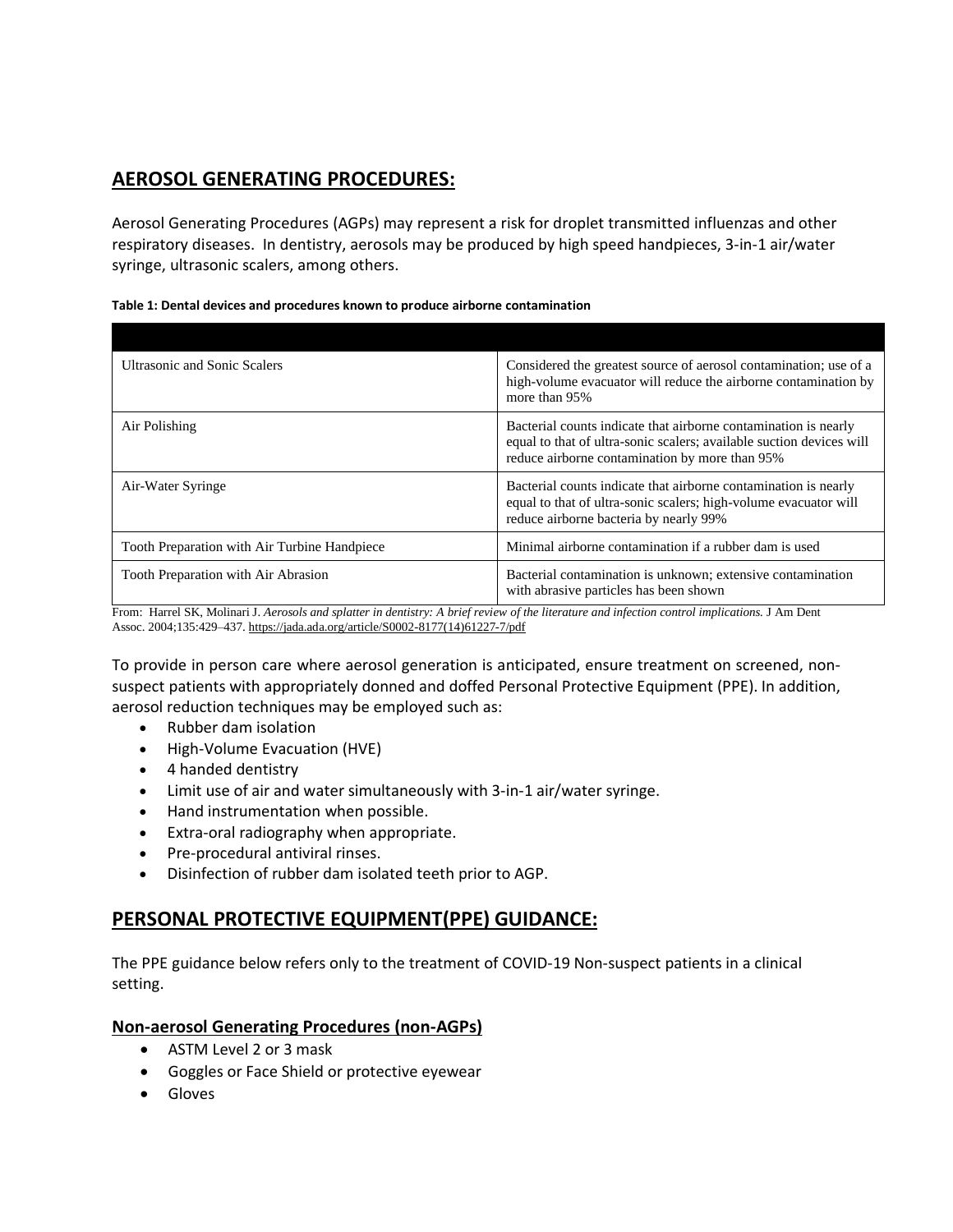#### **Aerosol Generating Procedures (AGPs)**

- Fitted N95 mask or equivalent with appropriate protective eyewear or ASTM Level 3 Mask and face shield
- Gloves
- Lab Coat or gown
- Bouffant/cap

Point of care risk assessment to be undertaken for all patients at all times. **Consideration for level of transmission in areas of outbreak or when extensive community transmission has occurred will affect risk assessment and determination of need for care, level of caution and level of PPE employed.**

#### **Notes about Masks:**

- Health Canada has expanded equivalent alternate standards including non-medical N95 respirators, commercial-grade N95 respirators, and respirators approved under standards used in other countries that are similar to NIOSH-approved N95 respirators. See Government of Canada [https://www.canada.ca/en/health-canada/services/drugs-health-products/medical-devices/masks](https://www.canada.ca/en/health-canada/services/drugs-health-products/medical-devices/masks-respirators-covid19.html)[respirators-covid19.html.](https://www.canada.ca/en/health-canada/services/drugs-health-products/medical-devices/masks-respirators-covid19.html)
- Counterfeit masks/respirators are an increasing problem. For information on verifying the authenticity of a mask, see: <https://www.cdc.gov/niosh/npptl/usernotices/counterfeitResp.html>
- During PPE shortages, conservation strategies for PPE may be employed. Extended use and Re-use of PPE according to Shared Health MB: [https://sharedhealthmb.ca/files/ppe-provincial](https://sharedhealthmb.ca/files/ppe-provincial-requirements-faqs.pdf)[requirements-faqs.pdf](https://sharedhealthmb.ca/files/ppe-provincial-requirements-faqs.pdf)
- Respirators with exhalation valves are not recommended for source control and should not be used during surgical procedures as unfiltered exhaled breath may compromise the sterile field. If only a respirator with an exhalation valve is available and source control is needed, the exhalation valve should be covered with a facemask that does not interfere with the respirator fit.
- Non-medical masks or cloth face coverings are not considered personal protective equipment (PPE). Health Canada Non-Medical Mask guidance: [https://www.canada.ca/en/public](https://www.canada.ca/en/public-health/services/diseases/2019-novel-coronavirus-infection/prevention-risks/about-non-medical-masks-face-coverings.html)[health/services/diseases/2019-novel-coronavirus-infection/prevention-risks/about-non-medical](https://www.canada.ca/en/public-health/services/diseases/2019-novel-coronavirus-infection/prevention-risks/about-non-medical-masks-face-coverings.html)[masks-face-coverings.html](https://www.canada.ca/en/public-health/services/diseases/2019-novel-coronavirus-infection/prevention-risks/about-non-medical-masks-face-coverings.html)
- Evidence to support a safe return to clinical practise by oral health professionals in Canada during the COVID-19 pandemic: A report prepared for the Office of the Chief Dental Officer of Canada. [https://www.canada.ca/en/public-health/services/diseases/2019-novel-coronavirus](https://www.canada.ca/en/public-health/services/diseases/2019-novel-coronavirus-infection/health-professionals/evidence-safe-return-clinical-practice-oral-health.html?utm_source=Canada.ca&utm_medium=Email&utm_campaign=McGill_report_update1_covid_Nov2020_eng#a12)[infection/health-professionals/evidence-safe-return-clinical-practice-oral](https://www.canada.ca/en/public-health/services/diseases/2019-novel-coronavirus-infection/health-professionals/evidence-safe-return-clinical-practice-oral-health.html?utm_source=Canada.ca&utm_medium=Email&utm_campaign=McGill_report_update1_covid_Nov2020_eng#a12)[health.html?utm\\_source=Canada.ca&utm\\_medium=Email&utm\\_campaign=McGill\\_report\\_update1](https://www.canada.ca/en/public-health/services/diseases/2019-novel-coronavirus-infection/health-professionals/evidence-safe-return-clinical-practice-oral-health.html?utm_source=Canada.ca&utm_medium=Email&utm_campaign=McGill_report_update1_covid_Nov2020_eng#a12) covid Nov2020 eng - a12

# **EQUIPMENT AND AREA SPECIFIC GUIDANCE**

#### **Disposable equipment and supplies:**

Single-use disposable equipment and supplies should be used whenever possible and discarded into a no-touch waste receptacle after each use. All reusable equipment should, whenever possible, be dedicated for use by one patient. If this is not feasible, equipment should be cleaned first and then disinfected or otherwise reprocessed according to manufacturer's instructions and facility protocols.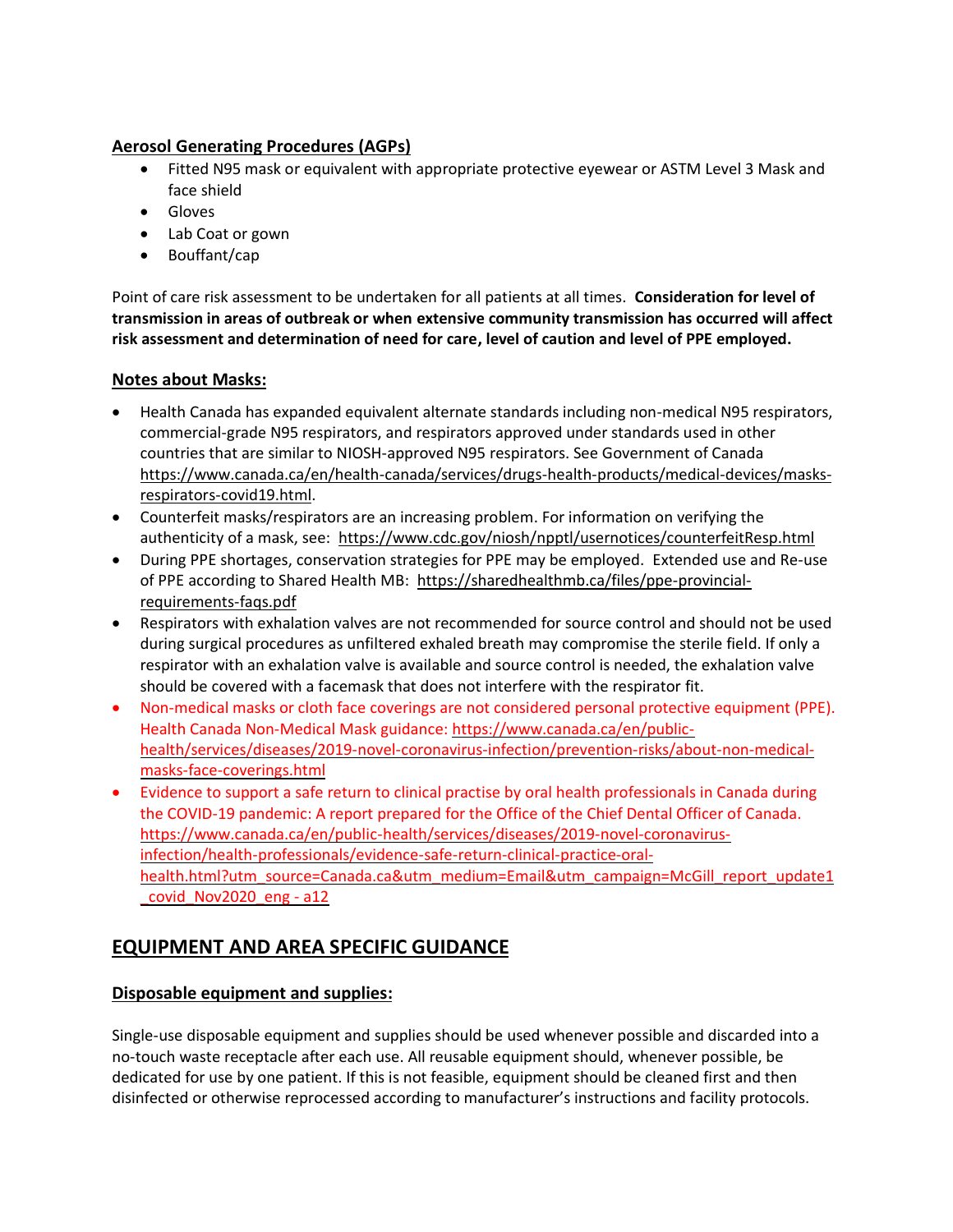#### **HVAC / air flow:**

The air exchanges/hour (ACH) in a space can be affected by many factors including the physical layout of the office. Before making any changes to the dental office, it is important to understand the MDA does not require dental practices to make alterations to existing office designs. It is appropriate to reduce aerosols at source with aerosol reduction techniques.

Health Canada - Guidance on Indoor ventilation during the COVID-19 pandemic: [https://www.canada.ca/en/public-health/services/diseases/2019-novel-coronavirus-infection/guidance](https://www.canada.ca/en/public-health/services/diseases/2019-novel-coronavirus-infection/guidance-documents/guide-indoor-ventilation-covid-19-pandemic.html#a4)[documents/guide-indoor-ventilation-covid-19-pandemic.html -](https://www.canada.ca/en/public-health/services/diseases/2019-novel-coronavirus-infection/guidance-documents/guide-indoor-ventilation-covid-19-pandemic.html#a4) a4

### **VACCINES for COVID-19**

Vaccines are now available for health-care workers working in dental offices in Manitoba. Specific eligibility criteria: <https://www.gov.mb.ca/covid19/vaccine/eligibility-criteria.html> Vaccine call centre and appointments: 1-844-626-8222 (1-844-MAN-VACC).

The risk of asymptomatic transmission after immunization remains uncertain. However, immunization has been shown to prevent symptomatic COVID-19, and symptomatic and pre- symptomatic transmission is thought to have a greater role in transmission that purely asymptomatic transmission.

#### **However, at this time all vaccinated individuals should continue to follow all other current provincial and federal public health orders and key public health fundamentals, including:**

- Use of PPE as per sector specific guidance, including infection prevention and control protocols in health care settings.
- Adoption of non-pharmaceutical interventions (i.e. physical distancing, hand hygiene, staying home when sick, and wearing masks where distancing is not possible). For more details: [https://manitoba.ca/asset\\_library/en/coronavirus/interim\\_guidance.pdf](https://manitoba.ca/asset_library/en/coronavirus/interim_guidance.pdf)

Health Canada information on authorized COVID-19 vaccines: <https://www.canada.ca/en/public-health/services/diseases/coronavirus-disease-covid-19/vaccines.html>

Health Canada information related to COVID-19 mRNA Vaccines: [https://www.canada.ca/en/health-canada/services/drugs-health-products/covid19-industry/drugs](https://www.canada.ca/en/health-canada/services/drugs-health-products/covid19-industry/drugs-vaccines-treatments/vaccines/type-mrna.html)[vaccines-treatments/vaccines/type-mrna.html](https://www.canada.ca/en/health-canada/services/drugs-health-products/covid19-industry/drugs-vaccines-treatments/vaccines/type-mrna.html)

#### **DONNING AND DOFFING**

Remember that Doffing (taking off PPE) is often identified as where a breach may occur and is the riskier of the two procedures for the provider. Please take additional care.

Donning Shared Health Video: <https://youtu.be/B5ew8020fwc> Doffing Shared Health Video: <https://youtu.be/Lly8DjGcvDM>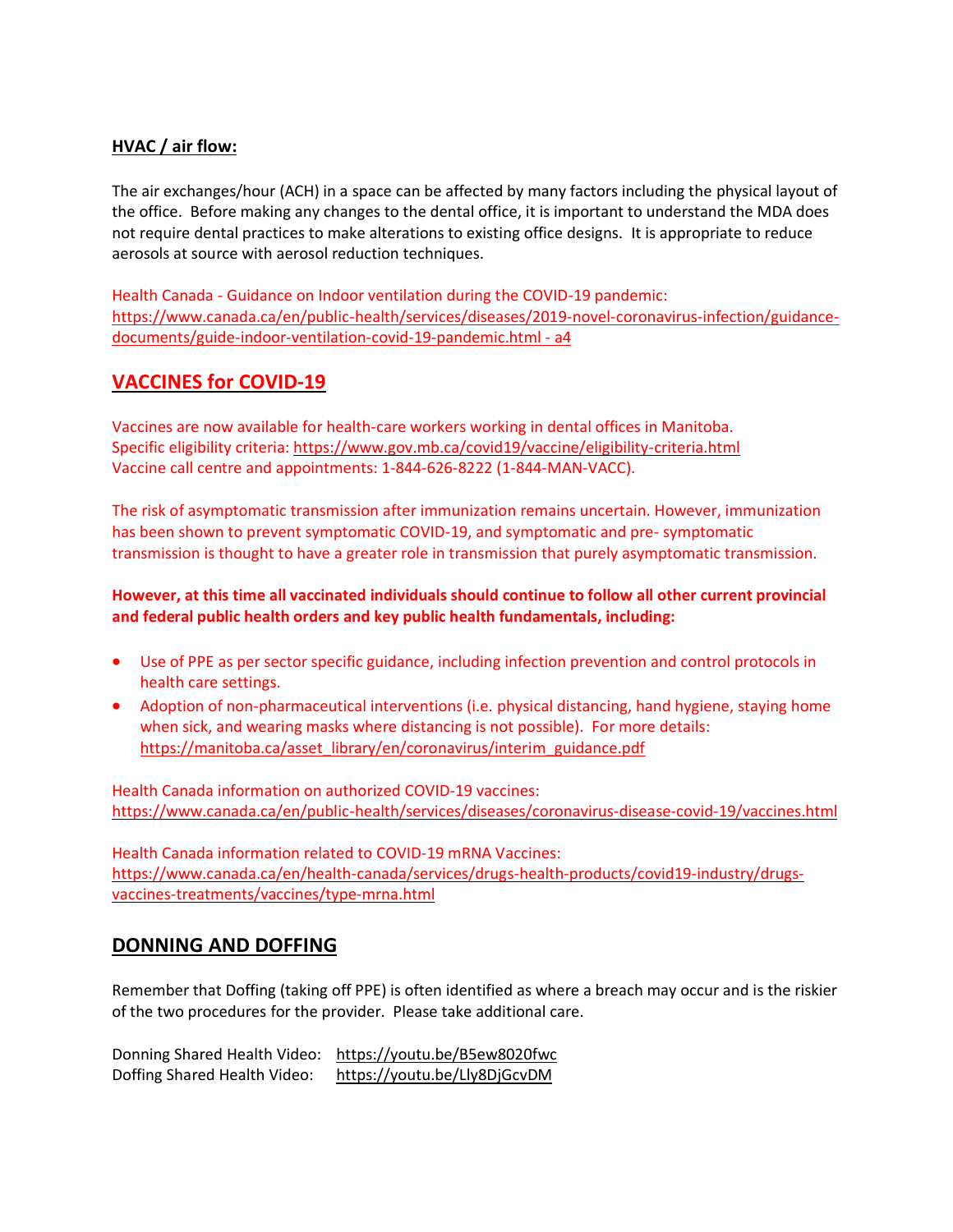#### Donning



<https://sharedhealthmb.ca/files/infection-prevention-and-control-learning-booklet.pdf>